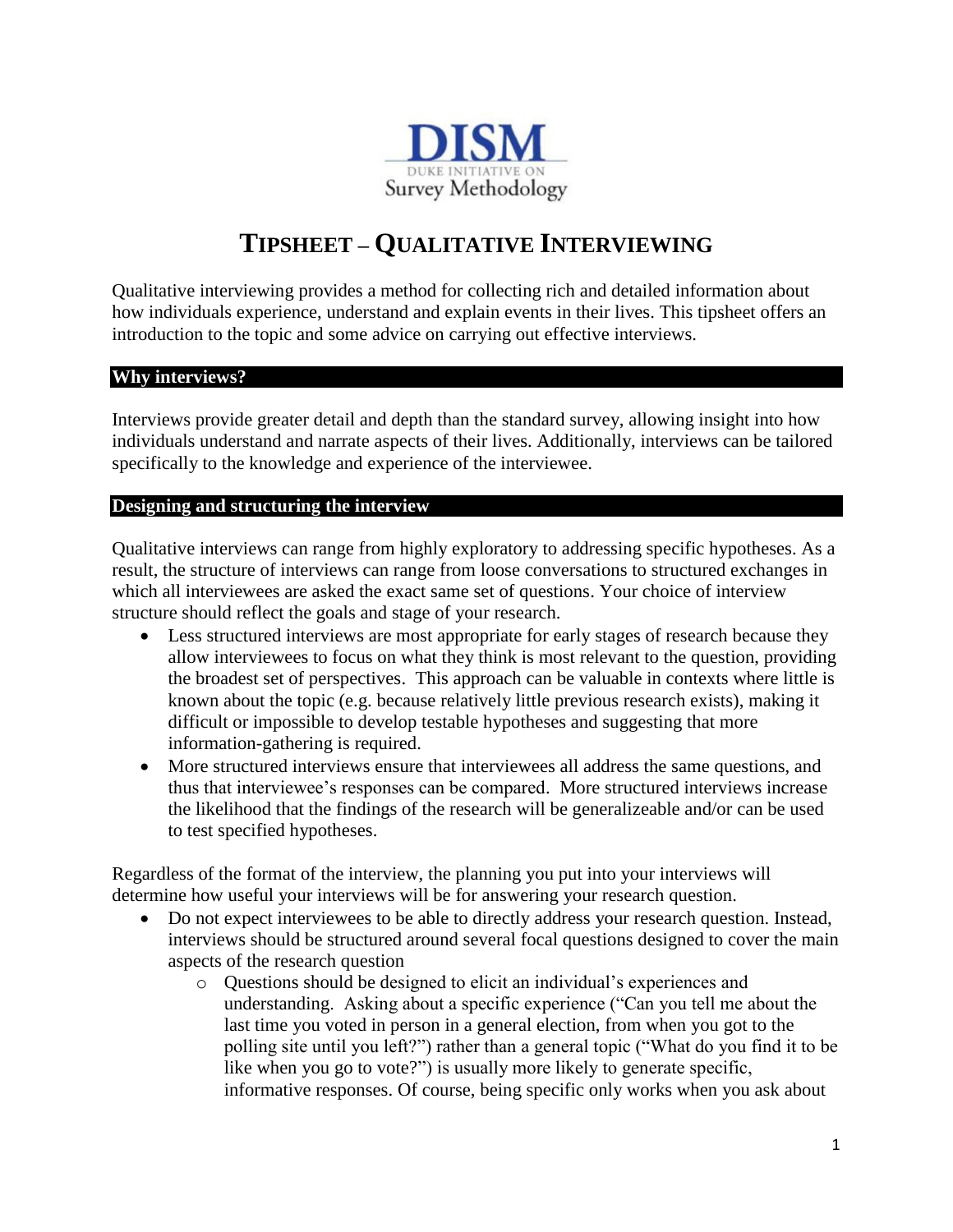an experience a respondent has had, and as with other forms of information gathering, recent experiences are often easier for a respondent to recall accurately and in detail.

- o Questions should be broad and open-ended, rather than tailored for a specific type of answer.
- Avoid questions that can be answered with "yes" or "no"
- Avoid biasing responses
	- o Do not share your hypotheses (if applicable).
	- o Do not use emotional, loaded or biased language.
	- o Be careful about what your behavior conveys to participants (e.g., expressions of surprise, jumping to take notes).

While the main questions will help establish the topic of discussion, most interviewees will only have a general idea of your goals and the level of depth you are looking for in their responses. The following two types of questions can be useful for directing the interview.

- Follow-up questions should be used to encourage expansion of ideas deemed most relevant to the research question
	- o Used to elaborate on themes, clarify concepts
	- o E.g., "What do you mean by… ?" "Can you tell me more about … ?"
- Probes are standardized ways to get more depth and detail
	- o Probes should be short and simple to avoid breaking the interviewee's focus
	- o For continuation: "Then what happened?"
	- o For elaboration: "Can you give me an example?"
	- o For steering the conversation: "You mentioned that…"
	- o Probes can be non-verbal as well, such as using silence to encourage elaboration, or leaning forward to indicate interest
	- o Be careful to vary the probes and not to overuse them
- You should also be prepared to reframe questions
	- o If a question causes discomfort, try reframing it in a way to reduce any perceived judgment.
	- o If a question draws a blank stare, try reframing the question to make it clearer, more concrete, or by tying it to the interviewee's earlier comments
	- o If all else fails, be ready to move on to another topic and come back to the current question. Pushing on a dead-end can be frustrating for both interviewer and interviewee
- When interviewees are on a roll, you may miss the opportunity for important follow-up questions. Rather than interrupting, keep notes on follow-up to ensure that you remember to return to them later
- It may be helpful to summarize key ideas and themes back to the interviewee to ensure you have a proper understanding of their meaning

Creating a comfortable environment for the interviewee is crucial both for the purposes of an informative and accurate interview. As such, the interviewee should seek to establish rapport with the interviewee.

• Choose a comfortable setting for the interview that is free from distractions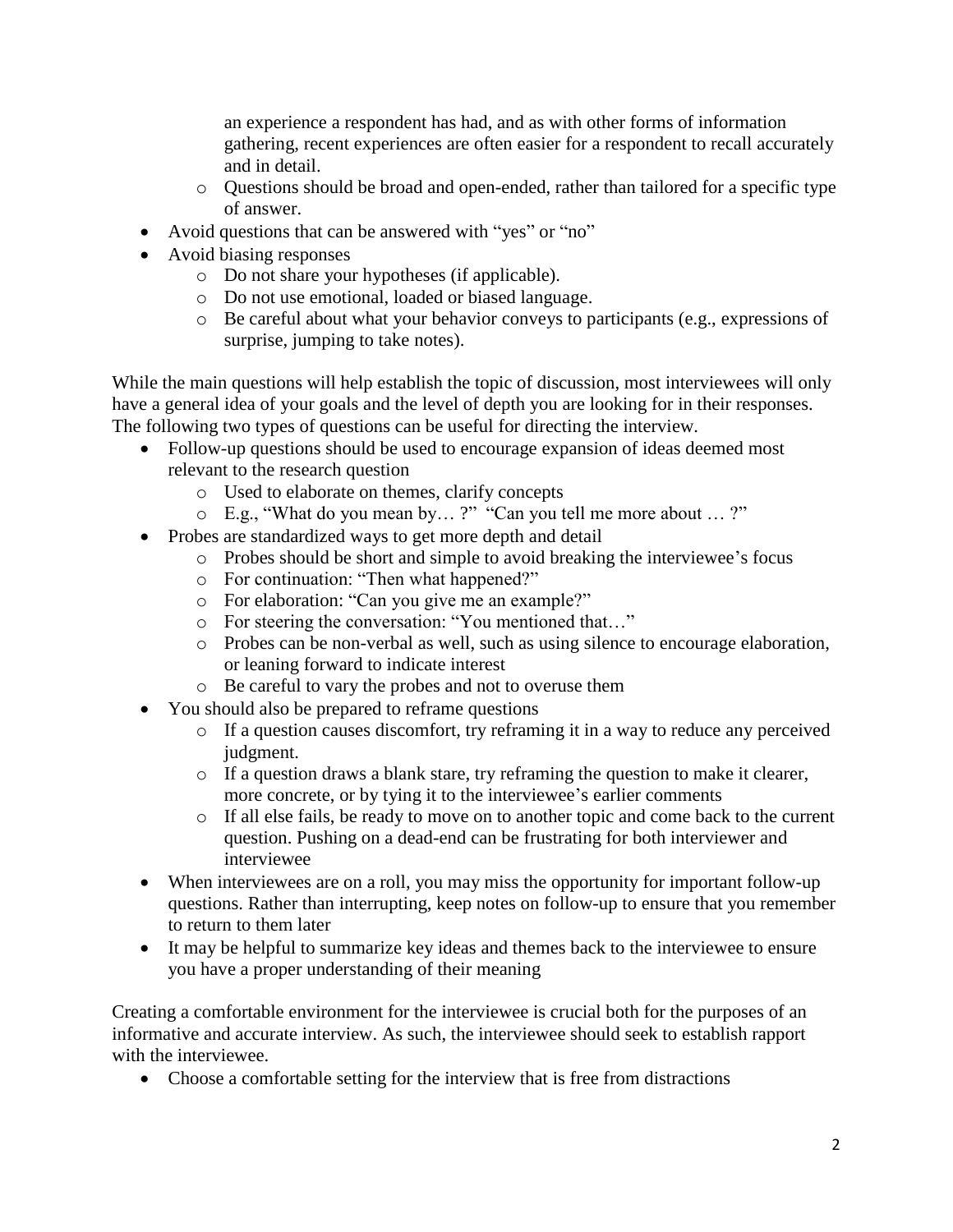- Open the interview with easy questions that the interviewee can answer confidently, or even begin with friendly, off-topic conversation
- Explain in broad terms the goals of the research, particularly if you can frame it in terms of solving a problem that is important to the interviewee
- Make sure the interviewee understands the confidentiality agreement of the interview
	- o Interviewees can be allowed to speak "off the record," but be clear about what this means to you and the interviewee
- Generating trust early on can be important for acquiring interviews and making them worthwhile
	- o Self-disclosure can be effective, such as highlighting shared experiences or goals that are shared with the interviewee
	- o Mutual acquaintances (including previous interviewees) can generate trust
	- o Trust is particularly important if the interview covers sensitive topics

Question order is important!

- Interviews should be structured like a conversation, with logical transitions between topics
- It is typically best to start the interview with an easy and general question o E.g., a "tour" question such as "Could you tell me what you do here?"
- Save sensitive or controversial questions for the middle of the interview, once rapport has been established
- End with a question allowing respondents to comment on any topic covered in the interview or on the interview itself

## **Mode of interview**

Interviews may be conducted face-to-face or over the phone. While telephone interviews ease travel burdens, there are a number of downsides to phone interviews:

- Harder to establish trust and rapport
- Typically must be shorter
- Potentially miss many non-verbal cues

### **Recording your interview**

Ideally, you should tape-record all interviews, which minimizes loss of information and allows the full attention of the interviewer. However, the interviewee must assent to being recorded.

- Keep in mind that some may be uncomfortable with the tape recorder, although many interviewers report that people tend to quickly forget its presence
- If it is not possible to use a tape recorder, bring a second person to take notes
- Take notes on body language, tone of voice, or any other clues as to the meaning of the interviewee. This will all be lost on an audio recording and may give important insight into the meaning of the interviewee
- A final transcript that integrates notes should be created as soon as possible after the interview
- A full recording and/or detailed notes are crucial for transparency of the research